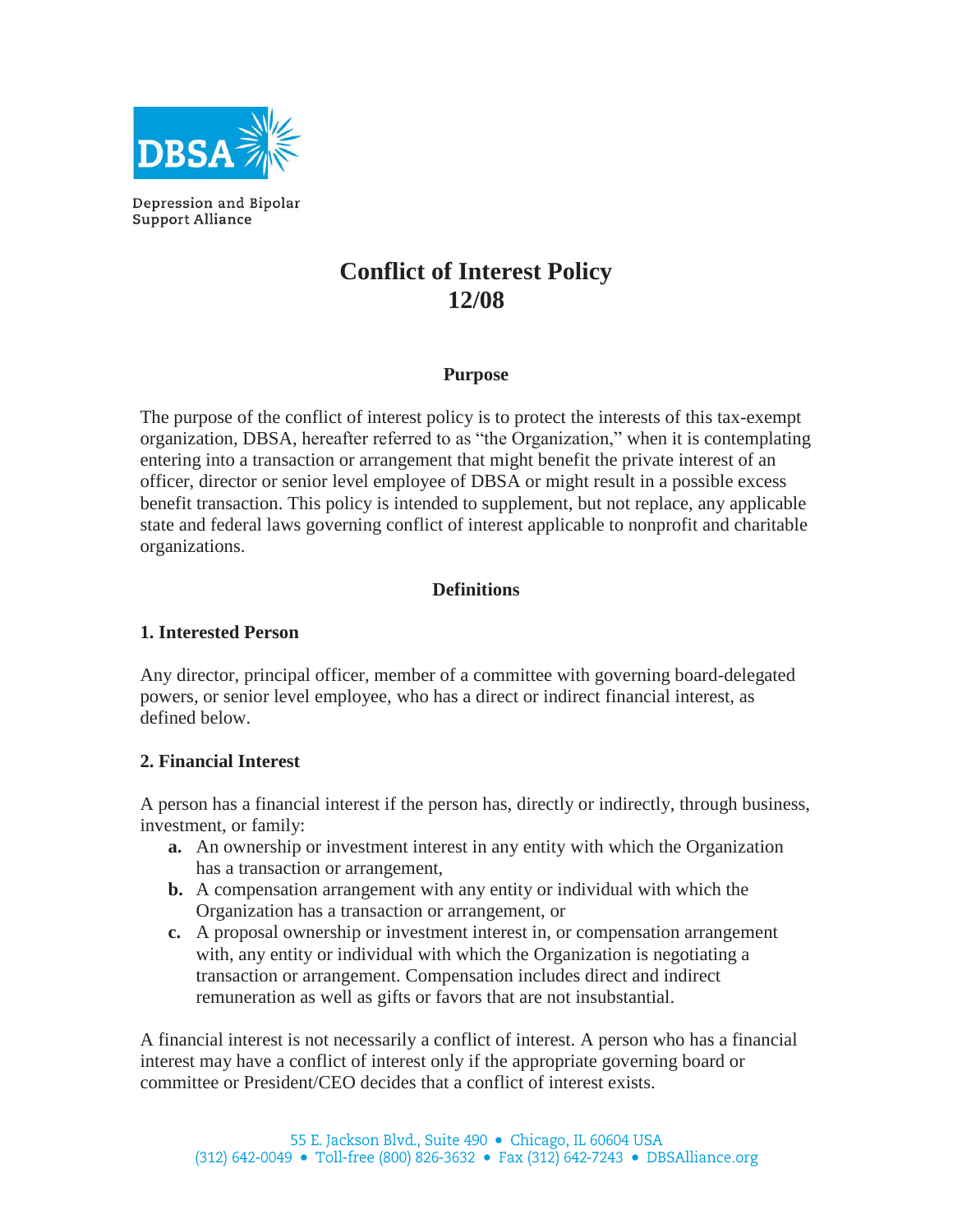

Depression and Bipolar **Support Alliance** 

## **Conflict of Interest Policy (cont'd) 12/08**

#### **Procedures**

- **1.** In connection with any actual or possible conflict of interest, an interested person must disclose the existence of the financial interest and be given the opportunity to disclose all material facts to the directors and members of committees with governing board-delegated powers considering the proposed transaction or arrangement. If any actual or possible conflict of interest involves a senior level employee, an interested person must disclose the existence of the financial interest and be given the opportunity to disclose all material facts to the President/CEO.
- **2.** The remaining board or committee members or President/CEO, depending on whether the interested person is at the board level or a senior level employee, shall decide if a conflict of interest exists.
- **3.** After disclosure of the financial interest and all material facts, and after any discussion with the interested person, he/she shall leave the governing board or committee meeting while the determination of a conflict of interest is discussed and voted upon. For senior level employees, the President/CEO will make a determination as to whether in fact a conflict of interest is present.
- **4.** An interested person may make a presentation at the governing board or committee meeting, but after the presentation, he/she shall leave the meeting during the discussion of, and the vote on, the transaction or arrangement involving the possible conflict of interest.